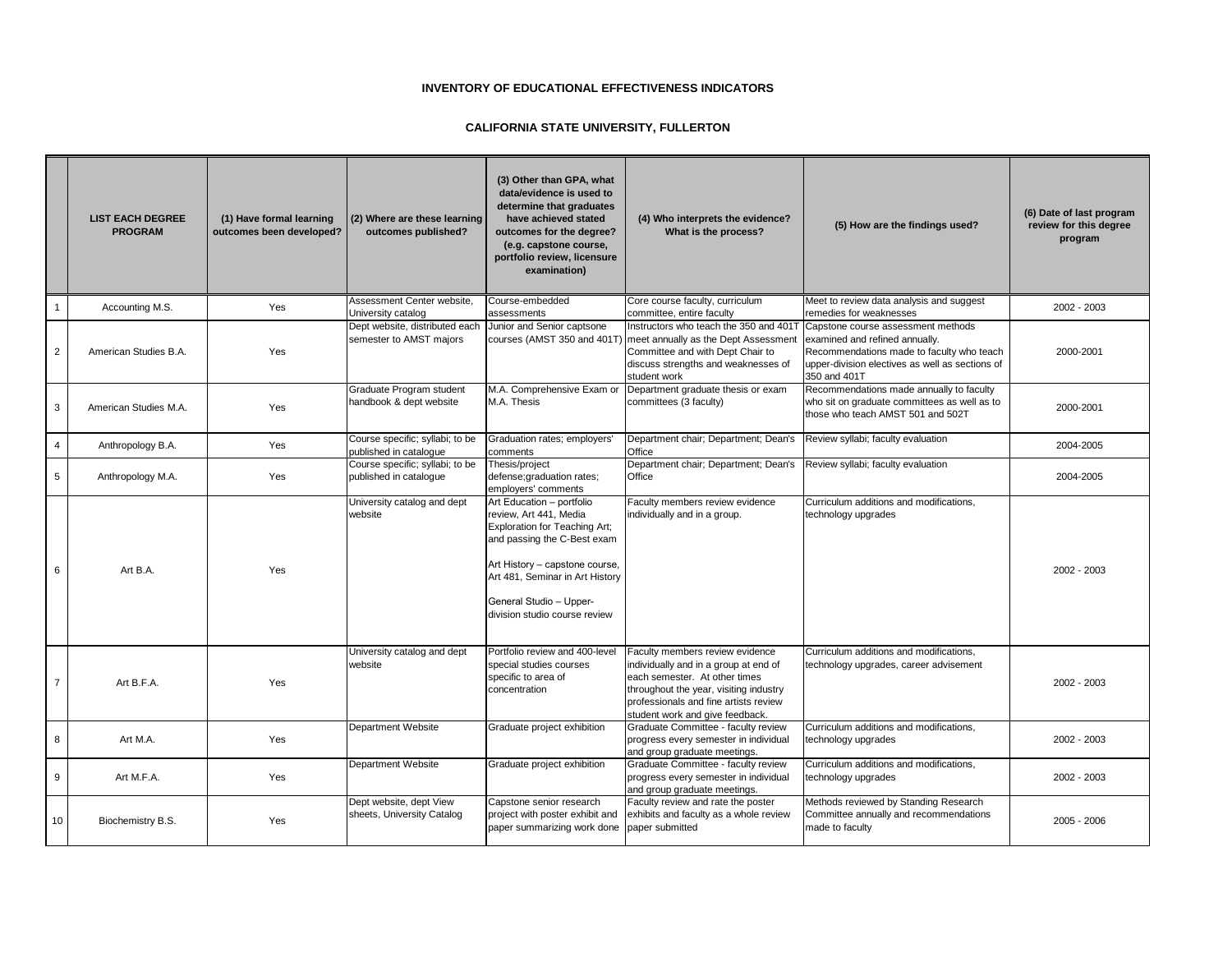|    | <b>LIST EACH DEGREE</b><br><b>PROGRAM</b>                              | (1) Have formal learning<br>outcomes been developed? | (2) Where are these learning<br>outcomes published?                                                           | (3) Other than GPA, what<br>data/evidence is used to<br>determine that graduates<br>have achieved stated<br>outcomes for the degree?<br>(e.g. capstone course,<br>portfolio review, licensure<br>examination) | (4) Who interprets the evidence?<br>What is the process?                                                                                                                        | (5) How are the findings used?                                                                                                                                                                                                                                                                                                                                      | (6) Date of last program<br>review for this degree<br>program |
|----|------------------------------------------------------------------------|------------------------------------------------------|---------------------------------------------------------------------------------------------------------------|---------------------------------------------------------------------------------------------------------------------------------------------------------------------------------------------------------------|---------------------------------------------------------------------------------------------------------------------------------------------------------------------------------|---------------------------------------------------------------------------------------------------------------------------------------------------------------------------------------------------------------------------------------------------------------------------------------------------------------------------------------------------------------------|---------------------------------------------------------------|
| 11 | <b>Biological Science B.S.</b>                                         | Yes                                                  | <b>Department Website</b>                                                                                     | <b>ETS Biology Field Exam;</b><br>progress through curriculum of<br>concentration; completion of<br>capstone course                                                                                           | Assessment team analyzes the ETS<br>Biology Field exam; Faculty evaluate<br>success in achieving learning outcomes<br>in concentrations and capstone courses                    | Used regularly for Core and Concentration<br>revision; kept for seven years to be used in<br>each Program Performance Review                                                                                                                                                                                                                                        | 1999 - 2000                                                   |
| 12 | Biology M.S.                                                           | Yes                                                  | <b>Department Website</b>                                                                                     | <b>Research thesis</b>                                                                                                                                                                                        | Thesis Committee; Graduate<br>Advancement Committee                                                                                                                             | Progress on graduate student study plans and<br>quality of theses are regularly evaluated by the<br><b>Graduate Advancement Committee</b>                                                                                                                                                                                                                           | 1999 - 2000                                                   |
| 13 | <b>Business Administration B.A.</b>                                    | Yes                                                  | Assessment Center website,<br>University catalog, syllabi,<br>college bookmarks                               | Course-embedded<br>assessments, standardized<br>exams (ETS), capstone<br>courses                                                                                                                              | Program level: chairs, faculty,<br>couse clusters, senate, committees                                                                                                           | Shared with faculty. Results are used modify<br>administrators; Departmental level: core processes and/or change focus of exams to<br>better reflect objectives.                                                                                                                                                                                                    | 2002 - 2003                                                   |
| 14 | <b>Business Administration</b><br>M.B.A.                               | Yes                                                  | Assessment Center website,<br>University catalog, syllabi,<br>college bookmarks                               | Course-embedded<br>assessments, standardized<br>exams (ETS), capstone<br><b>Courses</b>                                                                                                                       | Program level: chairs, faculty,<br>couse clusters, senate, committees                                                                                                           | Shared with faculty. Results are used modify<br>administrators; Departmental level: core processes and/or change focus of exams to<br>better reflect objectives.                                                                                                                                                                                                    | 2002 - 2003                                                   |
| 15 | Chemistry B.A.                                                         | Yes                                                  | Dept website, dept View<br>sheets, University Catalog                                                         | Capstone senior research<br>project with poster exhibit and<br>paper summarizing work done                                                                                                                    | Faculty review and rate the poster<br>exhibits and faculty as a whole review<br>paper submitted                                                                                 | Methods reviewed by Standing Research<br>Committee annually and recommendations<br>made to faculty                                                                                                                                                                                                                                                                  | 2005 - 2006                                                   |
| 16 | Chemistry B.S.                                                         | Yes                                                  | Dept website, dept View<br>sheets, University Catalog                                                         | Capstone senior research<br>project with poster exhibit and<br>paper summarizing work done                                                                                                                    | Faculty review and rate the poster<br>exhibits and faculty as a whole review<br>paper submitted                                                                                 | Methods reviewed by Standing Research<br>Committee annually and recommendations<br>made to faculty                                                                                                                                                                                                                                                                  | 2005 - 2006                                                   |
| 17 | Chemistry M.S.                                                         | Yes                                                  | Graduate program student<br>handbook and dept website                                                         | Research seminar, juried<br>thesis                                                                                                                                                                            | Thesis committee attends the seminar<br>and review the written thesis                                                                                                           | Methods reviewed by Graduate Committee<br>annually and recommendations made to<br>faculty                                                                                                                                                                                                                                                                           | 2006 - 2007                                                   |
| 18 | <b>Child and Adolescent Studies</b><br>B.S.                            | Yes                                                  | Dept website; Blackboard<br>course sites; distributed and<br>discussed at mandatory<br>overviews of the major | Senior projects,<br>practicum/fieldwork<br>performance, comprehensive<br>exams, portfolio review                                                                                                              | Full-time faculty in consultation with part<br>time faculty who regularly teach core<br>courses at both general department<br>level retreats and/or course-specific<br>meetings | Course specific learning goals are modified or<br>shifted to other core courses to facilitate<br>student learning across the curriculum; course<br>specific learning modules/assignments are<br>created when weaknesses are noted; new<br>courses/programs are developed to meet<br>evolving needs of students and community<br>within the context of program goals | 6/21/05                                                       |
| 19 | Civil Engineering B.S.                                                 | Yes                                                  | Dept website, dept View<br>sheets, University Catalog                                                         | and portfolio review;                                                                                                                                                                                         | Three senior capstone courses Curriculum committee conducts annual<br>review in fall semesters; portfolio<br>guidelines updated biennially                                      | Capstone course assessment methods refined<br>annually; portfolio review criteria updated<br>biennially                                                                                                                                                                                                                                                             | 2005 - 2006                                                   |
| 20 | Civil Engineering B.S.<br>(Architectural Engineering<br>Emphasis)      | Yes                                                  | Undergraduate Program<br>student handbook                                                                     | The data from the course<br>surveys; the performance in<br>cap stone design project                                                                                                                           | The department faculty evaluates the<br>survey answers; The capstone design<br>course faculty review at the start of<br>spring semester: continuously updated                   | The end findings are incorporated into the<br>curriculum and appropriate changes made                                                                                                                                                                                                                                                                               | 2006-2007                                                     |
| 21 | Civil Engineering M.S.                                                 | Yes                                                  | Graduate Program student<br>handbook & dept website                                                           | Capstone research seminar,<br>project presentation                                                                                                                                                            | Department graduate committee review                                                                                                                                            | Dept. graduate committee reviews all course<br>syllabi in three year rotation and updates<br>exhibition scoring rubric annually.                                                                                                                                                                                                                                    | 2003 - 2004                                                   |
| 22 | Civil Engineering M.S.<br>(Environmental Engineering<br>Concentration) | Yes                                                  | Graduate Program student<br>handbook                                                                          | Comprehensive exam/thesis<br>defense                                                                                                                                                                          | Department curriculum committee<br>reviews all the course contents,<br>annually                                                                                                 | Dept. graduate committee reviews the course<br>contents and course offerings every year                                                                                                                                                                                                                                                                             | 2006-2007                                                     |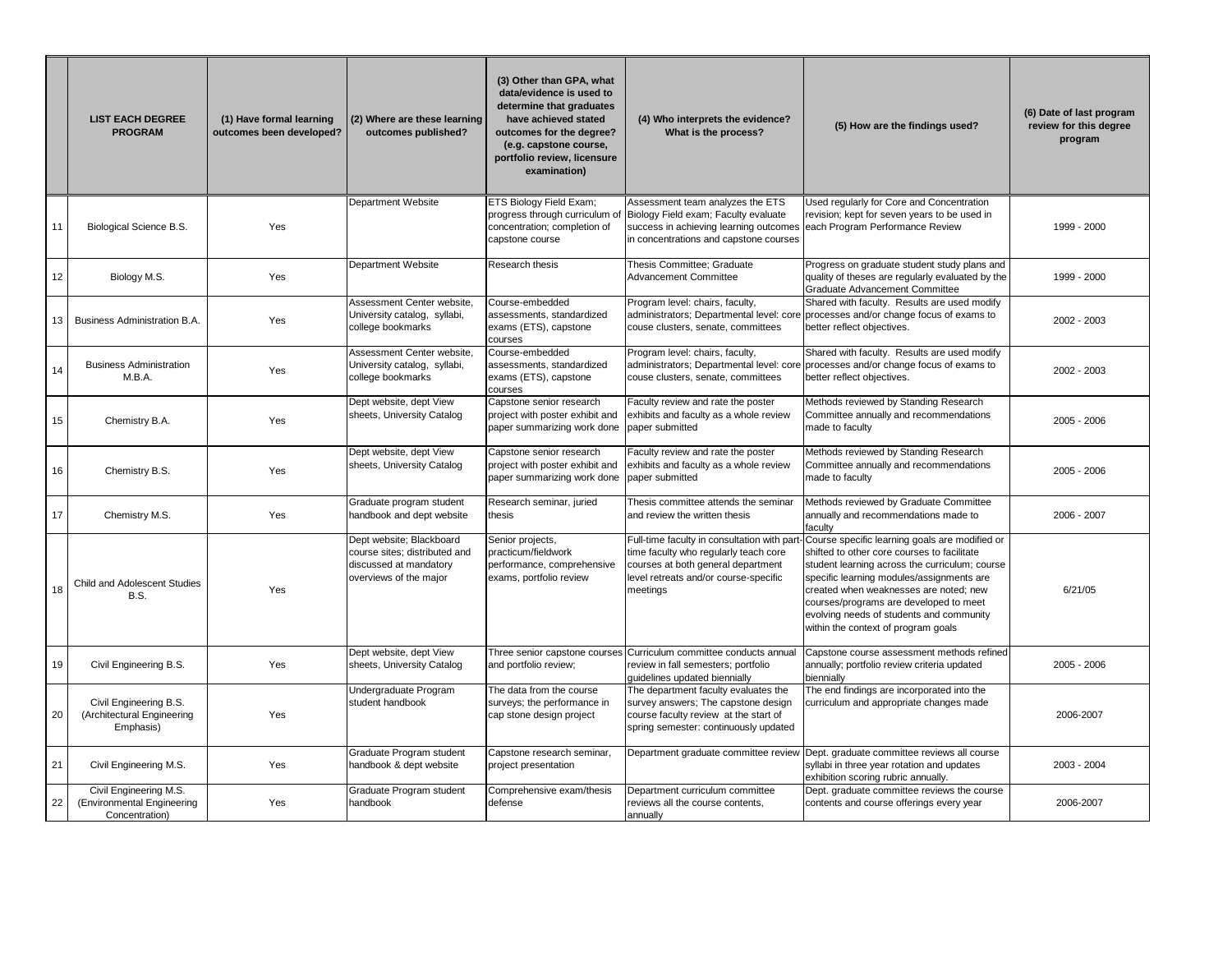|    | <b>LIST EACH DEGREE</b><br><b>PROGRAM</b> | (1) Have formal learning<br>outcomes been developed? | (2) Where are these learning<br>outcomes published?                                                     | (3) Other than GPA, what<br>data/evidence is used to<br>determine that graduates<br>have achieved stated<br>outcomes for the degree?<br>(e.g. capstone course,<br>portfolio review, licensure<br>examination)       | (4) Who interprets the evidence?<br>What is the process?                                                                                                                                                                                                       | (5) How are the findings used?                                                                                                         | (6) Date of last program<br>review for this degree<br>program |
|----|-------------------------------------------|------------------------------------------------------|---------------------------------------------------------------------------------------------------------|---------------------------------------------------------------------------------------------------------------------------------------------------------------------------------------------------------------------|----------------------------------------------------------------------------------------------------------------------------------------------------------------------------------------------------------------------------------------------------------------|----------------------------------------------------------------------------------------------------------------------------------------|---------------------------------------------------------------|
| 23 | Communications B.A.                       | Yes                                                  | Department website                                                                                      | One or two capstone courses,<br>portfolio reviews, projects and<br>papers in upper-division<br>courses. Data from<br>employers/internship sites is<br>also used to evaluate<br>achievement of learning<br>outcomes. | The department is accredited by the<br>Association for Education in Journalism<br>and Mass Communications and<br>undergoes review every six years.<br>Concentrations and faculty also assess<br>courses in meetings and via an online<br>self-assessment tool. | Findings are used to update courses,<br>concentrations and programs and chart the<br>successes of students.                            | 2001-2002                                                     |
| 24 | Communications M.A.                       | Yes                                                  | Department website; graduate<br>program student handbook                                                | Successful completion of a<br>thesis, comprehensive<br>examination or project.                                                                                                                                      | Department of Communications<br>Graduate Committee meets monthly;<br>faculty also have input.                                                                                                                                                                  | Department of Communications Graduate<br>Committee constantly reviews courses and<br>updates courses to meet the needs of<br>students. | 2001-2002                                                     |
|    | 25 Communicative Disorders B.A.           | Yes                                                  | In the 2005-2006 Annual<br>Report                                                                       | None                                                                                                                                                                                                                | Communicative Disorders faculty under<br>leadersup of Coordinator of area                                                                                                                                                                                      | Not yet done                                                                                                                           | 2002-2003                                                     |
|    | 26 Communicative Disorders M.A.           | Yes                                                  | In the 2005-2006 Annual<br>Report and at department<br>website                                          | Comprehensive exams,<br>competion of research project<br>testing on set of skill based<br>competencies leading to state<br>licensure                                                                                | Communicative disorders faculty under<br>leadersup of area Coordinator;<br>comprehensive exams (KASA) assesed testing procedures and curriculum<br>by faculty member and reported to<br><b>Graduate Advisor</b>                                                | Area Coordinator analyzed pass rate in the<br>first year of KASA and made changes in                                                   | 2002-2003                                                     |
| 27 | Comparative Literature B.A.               | Yes                                                  | To be published in viewsheets                                                                           | <b>Dept Assessment Committee</b><br>review of work by seniors                                                                                                                                                       | Assessment Committee reviews the<br>materials.                                                                                                                                                                                                                 | Curriculum Committee reviews course syllabi<br>in three year cycles                                                                    | 2003-2004                                                     |
| 28 | Comparative Religion B.A.                 | Yes                                                  | Not published                                                                                           | None                                                                                                                                                                                                                | None                                                                                                                                                                                                                                                           | None                                                                                                                                   | 2003-2004                                                     |
| 29 | <b>Computer Engineering</b>               | Yes                                                  | Program website, Program's<br>undergraduate handbook,<br>Program view sheet, &<br>University catalog.   | Capstone senior design<br>project, class presentations of<br>the senior design project, and<br>project reports.                                                                                                     | Program Curriculum Committee does<br>an annual review                                                                                                                                                                                                          | Findings are used to make curricular changes<br>to ensure that graduates achieve the stated<br>learning outcomes for the degree.       | Program's first review is<br>planned for Fall 2008            |
| 30 | Computer Science B.S.                     | Yes                                                  | Dept website, University<br>Catalog, dept view sheets                                                   | Advisory Board (AB),<br>Internship, Capstone Course,<br>Alumni Interviews                                                                                                                                           | Curriculum Committee, Undergraduate<br>Committee                                                                                                                                                                                                               | Curriculum, internship, project course refined<br>annually                                                                             | 2006-2007                                                     |
| 31 | Computer Science M.S.                     | Yes                                                  | Dept website, University<br>Catalog, dept view sheets                                                   | Projects Course                                                                                                                                                                                                     | <b>Graduate Committee</b>                                                                                                                                                                                                                                      | Curriculum, Project Course is refined annually                                                                                         | 2006-2007                                                     |
| 32 | Counseling M.S.                           | Yes                                                  | Master's Student Handbook.<br>Clinical Training Handbook,<br><b>CACREP</b> Accreditation<br>Requirement | <b>Classification Standing;</b><br>Completion and passing grade<br>in Practicum course; Final<br>Project; CACREP<br>Accreditation Requirement;<br>Pass Rate of Licensure Exam<br>(LMFT); Review by BBS              | Faculty, Practicum Instructor, Final<br>project instructor, CACREP<br>Accreditation Team, Licensure board<br>(BBS)                                                                                                                                             | Curricular changes and modifications                                                                                                   | 2006-2007                                                     |
| 33 | Criminal Justice B.A.                     | Yes                                                  | Published on the Department<br>Website                                                                  | Evaluation of student work in<br>class; majors are required to<br>complete ecah class for the<br>major with a final grade of at<br>least "C"; evaluation of course<br>rigor in the personnel process                | Faculty via meetings, program revision,<br>and PPR                                                                                                                                                                                                             | Ongoing assessment of course syllabi, and<br>grades-awarded                                                                            | 2005-2006                                                     |
| 34 | Dance B.A.                                | Yes                                                  | Department's Annual Report,<br><b>NASD Accreditation Report,</b><br>Undergraduate Handbook              | Jury assessment every<br>semester; performances in<br>showcases and on main stage                                                                                                                                   | The different faculty assigned to various<br>areas during monthly area meetings or<br>semester retreats                                                                                                                                                        | To review and assess various program<br>aspects.                                                                                       | 2005 - 2006                                                   |
| 35 | Economics B.A.                            | Yes                                                  | Assessment Center website,<br>University catalog, syllabi,<br>college bookmarks                         | Capstone course                                                                                                                                                                                                     | Departmental assessment committee                                                                                                                                                                                                                              | Shared with faculty. Results are used modify<br>processes and/or change focus of exams to<br>better reflect objectives.                | <b>NA</b>                                                     |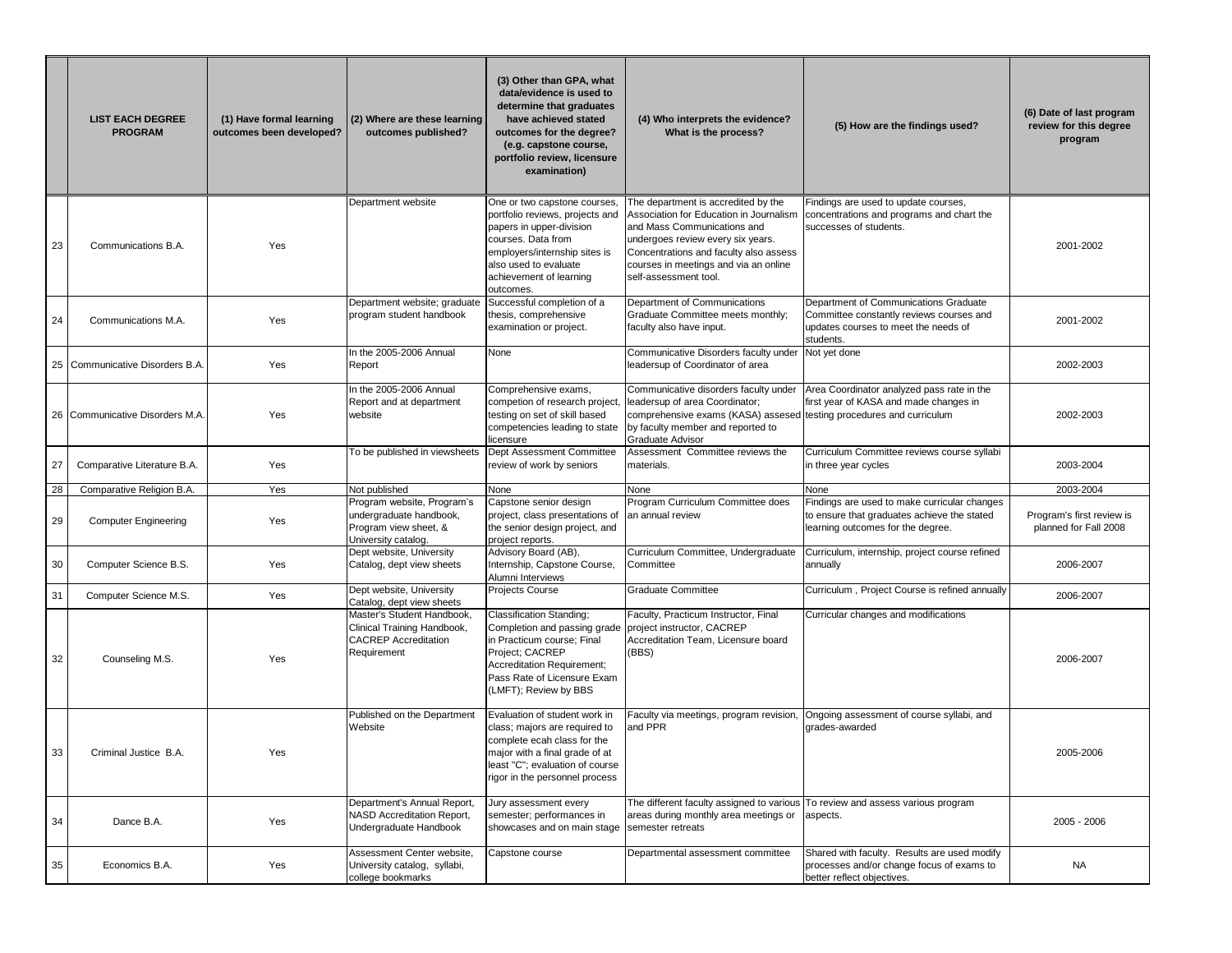|     | <b>LIST EACH DEGREE</b><br><b>PROGRAM</b>                                                                               | (1) Have formal learning<br>outcomes been developed? | (2) Where are these learning<br>outcomes published?                                                   | (3) Other than GPA, what<br>data/evidence is used to<br>determine that graduates<br>have achieved stated<br>outcomes for the degree?<br>(e.g. capstone course,<br>portfolio review, licensure<br>examination) | (4) Who interprets the evidence?<br>What is the process?                                                                                                     | (5) How are the findings used?                                                                                                                                                                                                    | (6) Date of last program<br>review for this degree<br>program           |
|-----|-------------------------------------------------------------------------------------------------------------------------|------------------------------------------------------|-------------------------------------------------------------------------------------------------------|---------------------------------------------------------------------------------------------------------------------------------------------------------------------------------------------------------------|--------------------------------------------------------------------------------------------------------------------------------------------------------------|-----------------------------------------------------------------------------------------------------------------------------------------------------------------------------------------------------------------------------------|-------------------------------------------------------------------------|
| 36  | Economics M.A.                                                                                                          | <b>NA</b>                                            | <b>NA</b>                                                                                             | <b>NA</b>                                                                                                                                                                                                     |                                                                                                                                                              |                                                                                                                                                                                                                                   | <b>NA</b>                                                               |
| 37  | Education M.S. (Educational<br>Administration)                                                                          | Yes                                                  | CCTC Standards & syllabi                                                                              | Capstone course; College of<br>Education writing rubric; mid-<br>point assessment; master's<br>project                                                                                                        | NCATE & CCTC review evidence every<br>5 - 7 years.                                                                                                           | Data is reported to the dept and the Council of<br>Educ Leadership Students which provides<br>feedback. The dept then makes on-going<br>adjustments to the program based on the<br>analysis of the data and the student feedback. | Program review scheduled for<br>review by CCTC and NCATE<br>in Nov 2007 |
| -38 | Education M.S. (Curriculum<br>and Instruction, Educational<br>Technology, and<br><b>Bilingual/Bicultural Education)</b> | Yes                                                  | College accreditation<br>documents and course syllabi                                                 | Pass writing proficiency<br>requirements and capstone<br>Iclass                                                                                                                                               | Instructor, Graduate Writing<br>Committee, and capstone instructor;<br>review of coursework and final project                                                | Improve students' writing skills and individual<br>course modifications                                                                                                                                                           | 2000 (will be reviewed again<br>by NCATE in 2007)                       |
| 39  | Education M.S. (Reading)                                                                                                | Yes                                                  | <b>Graduate Student Handbook</b>                                                                      | Student Choice of<br>Comprehensive Exam,<br>Masters Project, or Masters<br><b>Thesis</b>                                                                                                                      | Comprehensive Exam evaluated by 2<br>faculty members independently; Project<br>and Thesis evaluated by faculty<br>committee                                  | Department graduate faculty reviews<br>Comprehensive Exam results each semester<br>for possible curriculum revision.                                                                                                              | Not provided                                                            |
| 40  | Education M.S. (Secondary<br><b>Education and Special</b><br>Education)                                                 | Yes                                                  | College Conceptual<br>Framework, Student<br>Handbook, dept website,<br>course syllabi                 | Diversity Survey, Diversity<br>Assignment, Writing<br>Assessment, Midpoint Survey,<br>Exit Survey, Culminating<br><b>Experience Option</b>                                                                    | College of Education staff analyze<br>survey data; instructor evaluation with<br>college-wide rubric; graduate faculty<br>review culminating project         | Reported to accrediting bodies, program<br>improvement                                                                                                                                                                            | 2000 (will be reviewed again<br>by NCATE in 2007)                       |
| 41  | Education M.S. (TESOL)                                                                                                  | Yes                                                  | Every course syllabus lists<br>program, college, & university synthesizes info from all<br>objectives | <b>TESL 595 final project</b><br>courses, TESL 596 practicum<br>and portfolio, & comprehensive<br>master's exam                                                                                               | Course instructor in TESL 595 and 596   TESL Program reviews all courses and<br>norming process of 3-4 sample exams   NCATE Accreditation                    | and 3-4 professors to rate exam after a procedures every 5-7 years in preparation for                                                                                                                                             | 2000-2001                                                               |
| 42  | <b>Education Specialist Credential</b><br>Program                                                                       | Yes                                                  | <b>College Conceptual</b><br>Framework, course syllabi,<br>dept website, candidate<br>evaluations     | Candidate Dispositions,<br><b>General Education Fieldwork</b><br>Competencies, Reading/RICA<br>Competencies, Special<br><b>Education Fieldwork</b><br>Competencies                                            | Interviewing team, university<br>supervisors, program advisers, and<br>faculty conduct assessments and Dept<br>Chair aggregates and analyzes the<br>results. | Reported to accrediting bodies, program<br>improvement                                                                                                                                                                            | 2000 (will be reviewed again<br>by NCATE in 2007)                       |
| 43  | Educational Leadership Ed.D.                                                                                            | Yes                                                  | Degree proposal & syllabi                                                                             | Qualifying examination;<br>proposal defense; dissertation<br>defense                                                                                                                                          | NCATE & CCTC review evidence every<br>5 - 7 years; Ed.D. Program advisory<br>board, Ed.D. Faculty Group, & the<br><b>Executive Board review regularly</b>    | Dept uses data for program improvement<br>process and Annual Evaluation Report; results<br>reported to Legislature and Governor as<br>required by Education Code Section 66040.7                                                  | Program review scheduled for<br>review by CCTC and NCATE<br>in Nov 2007 |
| 44  | <b>Electrical Engineering B.S.</b>                                                                                      | Yes                                                  | Dept website, dept View<br>sheets, course outlines                                                    | Senior capstone design,<br>Course surveys, Senior<br>Student surveys, Alumni<br>surveys, Employer surveys                                                                                                     | Assessment Committee, and<br>Curriculum committee                                                                                                            | Course assessment methods refined every<br>semester, Other assessments reviewed yearly                                                                                                                                            | <b>Fall 2006</b>                                                        |
| 45  | <b>Electrical Engineering M.S.</b>                                                                                      | <b>NO</b>                                            | NA                                                                                                    | Comprehensive exam                                                                                                                                                                                            | Assessment Committee, and<br>Curriculum committee                                                                                                            | Curriculum committee reviews individual<br>course syllabus as needed                                                                                                                                                              | On going                                                                |
| 46  | English B.A.                                                                                                            | Yes                                                  | To be published in viewsheets                                                                         | Dept Assessment Committee<br>review of work by seniors                                                                                                                                                        | Assessment Committee reviews the<br>materials.                                                                                                               | Curriculum Committee reviews course syllabi<br>in three year cycles                                                                                                                                                               | 2003-2004                                                               |
| 47  | English M.A.                                                                                                            | No                                                   | Goals under development.                                                                              | N/A                                                                                                                                                                                                           | N/A                                                                                                                                                          | N/A                                                                                                                                                                                                                               | 2003-2004                                                               |
| 48  | <b>Environmental Studies M.S.</b>                                                                                       | Yes                                                  | To be published on the ENST<br>Website; Program Handbook                                              | None                                                                                                                                                                                                          | N/A                                                                                                                                                          | N/A                                                                                                                                                                                                                               | 2006-2007                                                               |
| 49  | Ethnic Studies (Option in Afro-<br>Ethnic Studies) B.A.                                                                 | Yes                                                  | Instructor syllabi                                                                                    | A senior capstone course<br>AFRO 490, research papers                                                                                                                                                         | Department Curriculum committee                                                                                                                              | The capstone course assessment methods<br>will be refined annually.                                                                                                                                                               | 2004-2005                                                               |
|     |                                                                                                                         |                                                      |                                                                                                       |                                                                                                                                                                                                               |                                                                                                                                                              |                                                                                                                                                                                                                                   |                                                                         |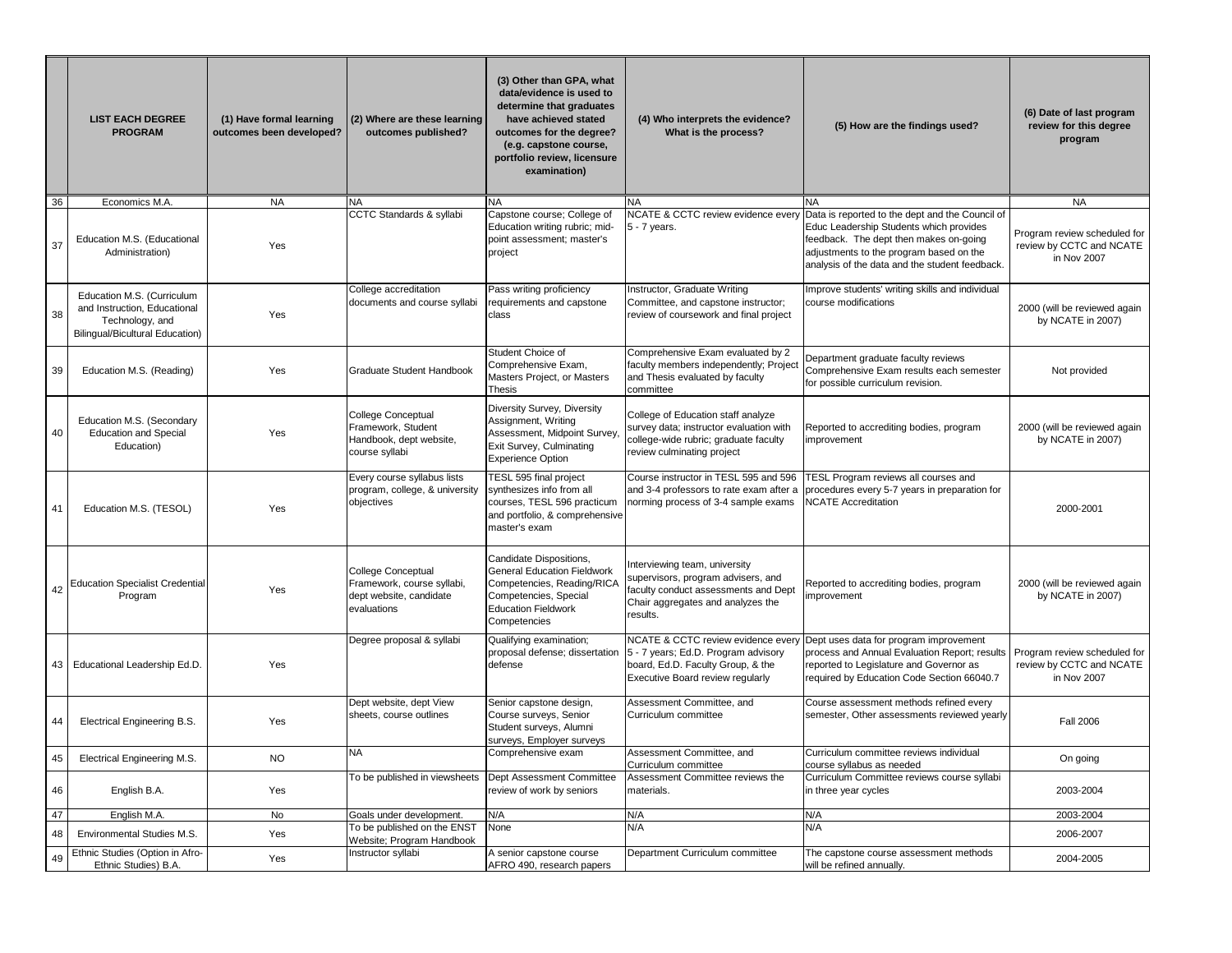|    | <b>LIST EACH DEGREE</b><br><b>PROGRAM</b>                                  | (1) Have formal learning<br>outcomes been developed? | (2) Where are these learning<br>outcomes published?                                                                            | (3) Other than GPA, what<br>data/evidence is used to<br>determine that graduates<br>have achieved stated<br>outcomes for the degree?<br>(e.g. capstone course,<br>portfolio review, licensure<br>examination) | (4) Who interprets the evidence?<br>What is the process?                                                                                                                                 | (5) How are the findings used?                                                                                                                                    | (6) Date of last program<br>review for this degree<br>program |
|----|----------------------------------------------------------------------------|------------------------------------------------------|--------------------------------------------------------------------------------------------------------------------------------|---------------------------------------------------------------------------------------------------------------------------------------------------------------------------------------------------------------|------------------------------------------------------------------------------------------------------------------------------------------------------------------------------------------|-------------------------------------------------------------------------------------------------------------------------------------------------------------------|---------------------------------------------------------------|
| 50 | Ethnic Studies (With the option<br>of Chicana and Chicano<br>Studies) B.A. | Yes                                                  | Dept website, dept viewsheets,<br><b>University Catalog</b>                                                                    | The Department of Chicana<br>and Chicano Studies is in the<br>process of developing a<br>capstone course.                                                                                                     | The Department's Curriculum<br>Committee is developing criteria and<br>mechanisms for Department-wide<br>evaluations of learning outcomes.                                               | The Department anticipates that the results of<br>the learning outcome evaluations will help<br>refine the existing curricula.                                    | 2001-2002                                                     |
| 51 | Ethnic Studies Option in Asian<br>American Studies B.A.                    | Yes                                                  | Webpage                                                                                                                        | Essay from assessment<br>program                                                                                                                                                                              | Curriculum Committee reads essays<br>and evaluates both individual essays<br>and essays as a whole.                                                                                      | Patterns of strength or weakness are used to<br>evaluate student learning; results are<br>communicated to the teaching faculty and<br>Program Council for action. | 2004-2005                                                     |
| 52 | European Studies B.A.                                                      | Yes                                                  | To be published on dept<br>website, dept Viewsheets,<br>University Catalog                                                     | Coursework from the senior<br>capstone seminar, self-<br>evaluation of portfolio, and<br>portfolio review                                                                                                     | With a sufficient sample, the European<br>Studies Program Assessment<br>Committee                                                                                                        | Capstone course assessment methods refined<br>annually; portfolio review criteria updated<br>biennially                                                           | N/A                                                           |
| 53 | French (MLL) B.A.                                                          | Yes                                                  | Not published                                                                                                                  | Capstone course                                                                                                                                                                                               | French faculty rate final papers                                                                                                                                                         | Results recycyle back to improve program                                                                                                                          | 2000-2001                                                     |
| 54 | French (MLL) M.A.                                                          | Yes                                                  | Not published                                                                                                                  | Comprehensive examination                                                                                                                                                                                     | French faculty rate exams                                                                                                                                                                | Results recycyle back to improve program                                                                                                                          | 2000-2001                                                     |
| 55 | Geography B.A.                                                             | Yes                                                  | Department Website                                                                                                             | Capstone course                                                                                                                                                                                               | Department committee review and<br>recommendation                                                                                                                                        | Capstone requirements modified as per<br>review. Curriculum modified as per review<br>and in combination with additional program<br>assessment.                   | 2000-2001                                                     |
| 56 | Geography M.A.                                                             | Yes                                                  | Not published                                                                                                                  | Thesis or Comprehensive Exit   Thesis or Exam Committee<br>Exam                                                                                                                                               |                                                                                                                                                                                          | Dept. committee recommends revision of<br>exam instrument or curricular changes.                                                                                  | 2000-2001                                                     |
| 57 | Geology B.S.                                                               | Yes                                                  | Department website                                                                                                             | Undergraduate Research<br>camp course                                                                                                                                                                         | Students' thesis advisor(s) guide and<br>Thesis, Capstone summer field review research thesis; Summer field<br>camp is evaluated by instructional<br>faculty                             | Degree program is informally reviewed at bi-<br>annual faculty retreat.                                                                                           | 2005-2006                                                     |
| 58 | Geology M.S.                                                               | Yes                                                  | Department website                                                                                                             | <b>Graduate Thesis and Thesis</b><br>Defense                                                                                                                                                                  | Thesis advisor(s) guide and review<br>research theses; A public defense of<br>the thesis is held in the student's final<br>semester.                                                     | Degree program is informally reviewed at bi-<br>annual faculty retreat.                                                                                           | 2005-2006                                                     |
| 59 | German (MLL) B.A.                                                          | Yes                                                  | Not published                                                                                                                  | Capstone course                                                                                                                                                                                               | German faculty rate final projects                                                                                                                                                       | Results recycyle back to improve program                                                                                                                          | 2000-2001                                                     |
| 60 | German (MLL) M.A.                                                          | Yes                                                  | Not published                                                                                                                  | Portfolios, comprehensive<br>examination                                                                                                                                                                      | Course instructors for portfolios and<br>German instructors for exams                                                                                                                    | Results recycyle back to improve program                                                                                                                          | 2000-2001                                                     |
| 61 | Gerontology M.S.                                                           | Yes                                                  | Gerontology Blackboard<br>Community website                                                                                    | Graduation rates, number of<br>student presentions at a<br>professional concerence                                                                                                                            | Gerontology Program Council and<br>Gerontology Academic Coordinator                                                                                                                      | Faculty assist students with career and<br>professional opportunities                                                                                             | 2004-2005                                                     |
| 62 | Health Science B.S.                                                        | Yes                                                  | Departmental viewsheet;<br>HESC 220 coursework                                                                                 | Portfolio from internship;<br><b>CHES National exam results</b>                                                                                                                                               | Faculty conduct exit and alumni surveys Review of curriculum to modify courses                                                                                                           |                                                                                                                                                                   | 2001 - 2002                                                   |
| 63 | History B.A.                                                               | Yes                                                  | All Syllabi, Department Office                                                                                                 | Two core courses upon entry and<br>a capstone course upon exit.                                                                                                                                               | Assessment Committee reads papers<br>writen in these classes.                                                                                                                            | An Annual Report is prepared for the<br>Department faculty with recommended<br>changes for faculty and courses                                                    | 2005-06                                                       |
| 64 | History M.A.                                                               | No                                                   | Will have learning outcomes by N/A<br>end of 2007-08 school year.                                                              |                                                                                                                                                                                                               | N/A                                                                                                                                                                                      | N/A                                                                                                                                                               | 2005-06                                                       |
| 65 | Human Services B.S.                                                        | Yes                                                  | Dept website, dept viewsheets, Pre-test and post-test in portal<br>Self-Study for the accreditation and capstone classes on an | annual basis.                                                                                                                                                                                                 | A volunteer group of faculty conducts<br>the pre- and post-tests and/or review<br>certain clusters of curricula nad makes<br>recommendation to the entire faculty on<br>a regular basis. | Assessment methods are reviewed and<br>refined annually                                                                                                           | 2006 - 2007                                                   |
| 66 | Information Systems M.S.                                                   | Yes                                                  | Department Website                                                                                                             | Course-embedded<br>assessments                                                                                                                                                                                | Faculty                                                                                                                                                                                  | Results are shared with appropriate<br>committees to improve our program                                                                                          | 2002 - 2003                                                   |
| 67 | Information Technology M.S.                                                | Yes                                                  | Boot-Up Camp Handbook<br>given to all students                                                                                 | Course-embedded<br>assessments, capstone<br>course, project                                                                                                                                                   | Instructor and Members of the MIS<br>Graduate Committee                                                                                                                                  | The coordinator meets with IS Graduate<br>Committee and MS in IT faculty to improve<br>course coverage                                                            | <b>NA</b>                                                     |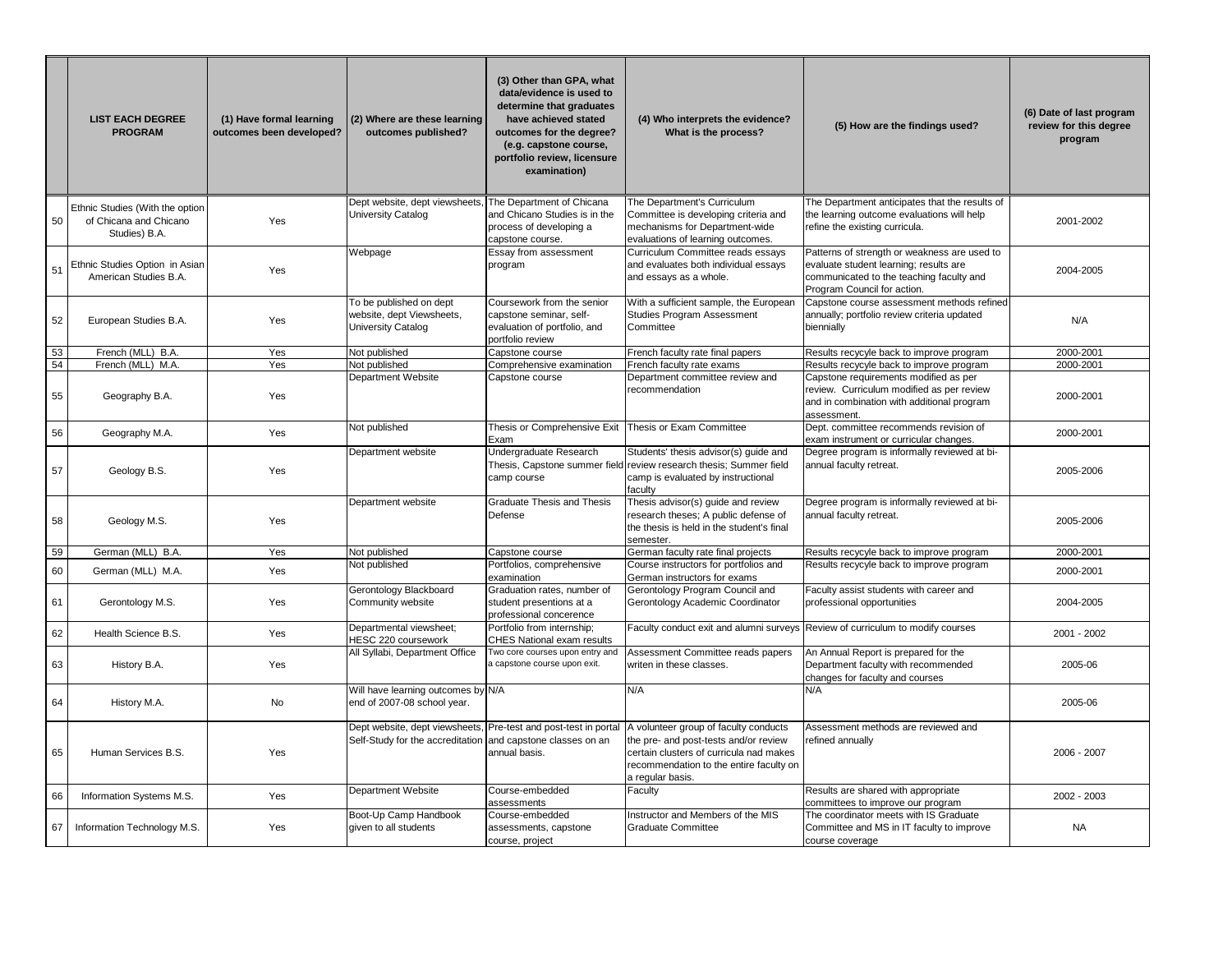|    | <b>LIST EACH DEGREE</b><br><b>PROGRAM</b>                | (1) Have formal learning<br>outcomes been developed? | (2) Where are these learning<br>outcomes published?                                                                                      | (3) Other than GPA, what<br>data/evidence is used to<br>determine that graduates<br>have achieved stated<br>outcomes for the degree?<br>(e.g. capstone course,<br>portfolio review, licensure<br>examination) | (4) Who interprets the evidence?<br>What is the process?                                                                                                                                                                               | (5) How are the findings used?                                                                                                                                      | (6) Date of last program<br>review for this degree<br>program |
|----|----------------------------------------------------------|------------------------------------------------------|------------------------------------------------------------------------------------------------------------------------------------------|---------------------------------------------------------------------------------------------------------------------------------------------------------------------------------------------------------------|----------------------------------------------------------------------------------------------------------------------------------------------------------------------------------------------------------------------------------------|---------------------------------------------------------------------------------------------------------------------------------------------------------------------|---------------------------------------------------------------|
|    |                                                          |                                                      | Assessment Center website.                                                                                                               | Course-embedded                                                                                                                                                                                               | Program level: chairs, faculty,                                                                                                                                                                                                        | Shared with faculty. Results are used modify                                                                                                                        |                                                               |
| 68 | International Business B.A.                              | Yes                                                  | University catalog, syllabi,<br>college bookmarks                                                                                        | assessments, standardized<br>exams (ETS), capstone<br>courses, internships                                                                                                                                    | couse clusters, senate, committees                                                                                                                                                                                                     | administrators; Departmental level: core processes and/or change focus of exams to<br>better reflect objectives.                                                    | 2002 - 2003                                                   |
| 69 | Japanese (MLL) B.A.                                      | Yes                                                  | Not published                                                                                                                            | 400 level courses                                                                                                                                                                                             | Japanese faculty rate final projects                                                                                                                                                                                                   | Results recycyle back to improve program                                                                                                                            | 2000-2001                                                     |
| 70 | Kinesiology B.S.                                         | Yes                                                  | filed in department office                                                                                                               | Identified as Kinesiology Marks Capstone courses, internships,<br>certification exams, student<br>and alumni surveys                                                                                          | Various appropriate faculty interpret the<br>evidence and plan program<br>improvement activities. The<br>undergraduate advisor and the<br>Undergraduate Committee meet<br>regularly regarding student expectations<br>and performance. | Curriculum modifications and new course<br>development; hiring new faculty with expertise<br>in appropriate curricular areas.                                       | 2001 - 2002                                                   |
| 71 | Kinesiology M.S.                                         | Yes                                                  | <b>Graduate Handbook</b>                                                                                                                 | Graduate thesis, project, or<br>comprehensive exams; formal<br>evaluations are conducted for<br>students completing Graduate<br>Internships                                                                   | Various appropriate faculty interpret the<br>evidence and plan program<br>improvement activities. The graduate<br>advisor and the Graduate Committee<br>meet regularly regarding student<br>expectations and performance.              | Revisions to thesis / project / comprehensive<br>exam procedures; curricular modifications;<br>hiring new faculty with expertise in appropriate<br>curricular areas | 2001 - 2002                                                   |
| 72 | Latin AmericanStudies B.A.                               | Yes                                                  | Syllabi of LTAM 300 and<br><b>LTAM 350</b>                                                                                               | Exit questionnaires and a<br>capstone course                                                                                                                                                                  | <b>LTAM Program coordinator and Council</b><br><b>Members</b>                                                                                                                                                                          | To modify and make curricular changes                                                                                                                               | 2001-2002                                                     |
| 73 | Liberal Studies B.A.                                     | Yes                                                  | Department files                                                                                                                         | Evaluation of senior essay,<br>reading comprehension exam,<br>senior exit survey                                                                                                                              | Faculty evaluate essays in senior<br>seminars; reading comprehension<br>exams in LBST 300 and senior<br>seminars; ; exit surveys in senior<br>seminars; results compiled by<br><b>Assessment Committee</b>                             | Assessment Committee presents results at<br>annual May department meeting; results are<br>used for curriculum adjustments                                           | 2000-2001                                                     |
| 74 | Linguistics B.A.                                         | Yes                                                  | To be published on<br>viewsheets.                                                                                                        | Dept Assessment Committee<br>review of work by seniors                                                                                                                                                        | Assessment Committee reviews the<br>materials.                                                                                                                                                                                         | Linguistics Committee reviews course syllabi<br>in three year cycle.                                                                                                | 2003-2004                                                     |
| 75 | Linguistics M.A.                                         | No                                                   | Goals under development.                                                                                                                 | N/A                                                                                                                                                                                                           | N/A                                                                                                                                                                                                                                    | N/A                                                                                                                                                                 | 2003-2004                                                     |
| 76 | Mathematics B.A.                                         | Yes                                                  | Dept website, course syllabi at Senior capstone courses<br>instuctor's discretion                                                        |                                                                                                                                                                                                               | Curriculum committee conducts biennial<br>review                                                                                                                                                                                       | Capstone course assessment reviewed and<br>refined                                                                                                                  | 2002 - 2003                                                   |
| 77 | Mathematics M.A. (Applied<br>Concentration)              | Yes                                                  | Dept website, course syllabi at Completion of a small group<br>instuctor's discretion                                                    | project                                                                                                                                                                                                       | Graduate committee conducts annual<br>review                                                                                                                                                                                           | Projects solicited from local industry are<br>reviewed annually                                                                                                     | 2002 - 2003                                                   |
| 78 | Mathematics M.A. (Teaching<br>Mathematics Concentration) | Yes                                                  | Dept website, course syllabi at Passing score on a series of<br>instuctor's discretion                                                   | comprehensive exams                                                                                                                                                                                           | Graduate committee conducts annual<br>review                                                                                                                                                                                           | Comprehensive exams reviewed and refined<br>annually                                                                                                                | 2002 - 2003                                                   |
| 79 | Mechanical Engineering B.S.                              | Yes                                                  | <b>Mechanical Engineering</b><br>Department Office, soon to be project presentation, student<br>on the ME webpage, & course<br>outlines. | Capstone research seminar,<br>surveys                                                                                                                                                                         | Program faculty review according to<br>"EAC/ABET Criteria 2000 System"                                                                                                                                                                 | Modify survey questions, curriculum, program<br>objectives                                                                                                          | 2004-2005                                                     |
| 80 | Mechanical Engineering M.S.                              | Yes                                                  | Mechanical Engineering<br>Department Office, soon to be   thesis, student survey<br>on the ME webpage, & course<br>outlines.             | Comprehensive exam, project,                                                                                                                                                                                  | Program faculty review according to<br>"EAC/ABET Criteria 2000 System"                                                                                                                                                                 | Modify survey questions, curriculum, program<br>objectives                                                                                                          | 2004-2005                                                     |
| 81 | Music B.A.                                               | Yes                                                  | On file in the chair's office and<br>disseminated to faculty                                                                             | Series of juried performances;<br>public recital or terminal<br>project as described in<br>University Catalog                                                                                                 | Under constant review by faculty,<br>including applied and academic<br>coordinators of each performance area<br>and the chair, as well as the national<br>accrediting organization - NASM.                                             | Adjust and refine processes, procedures, &<br>expectations                                                                                                          | Not provided                                                  |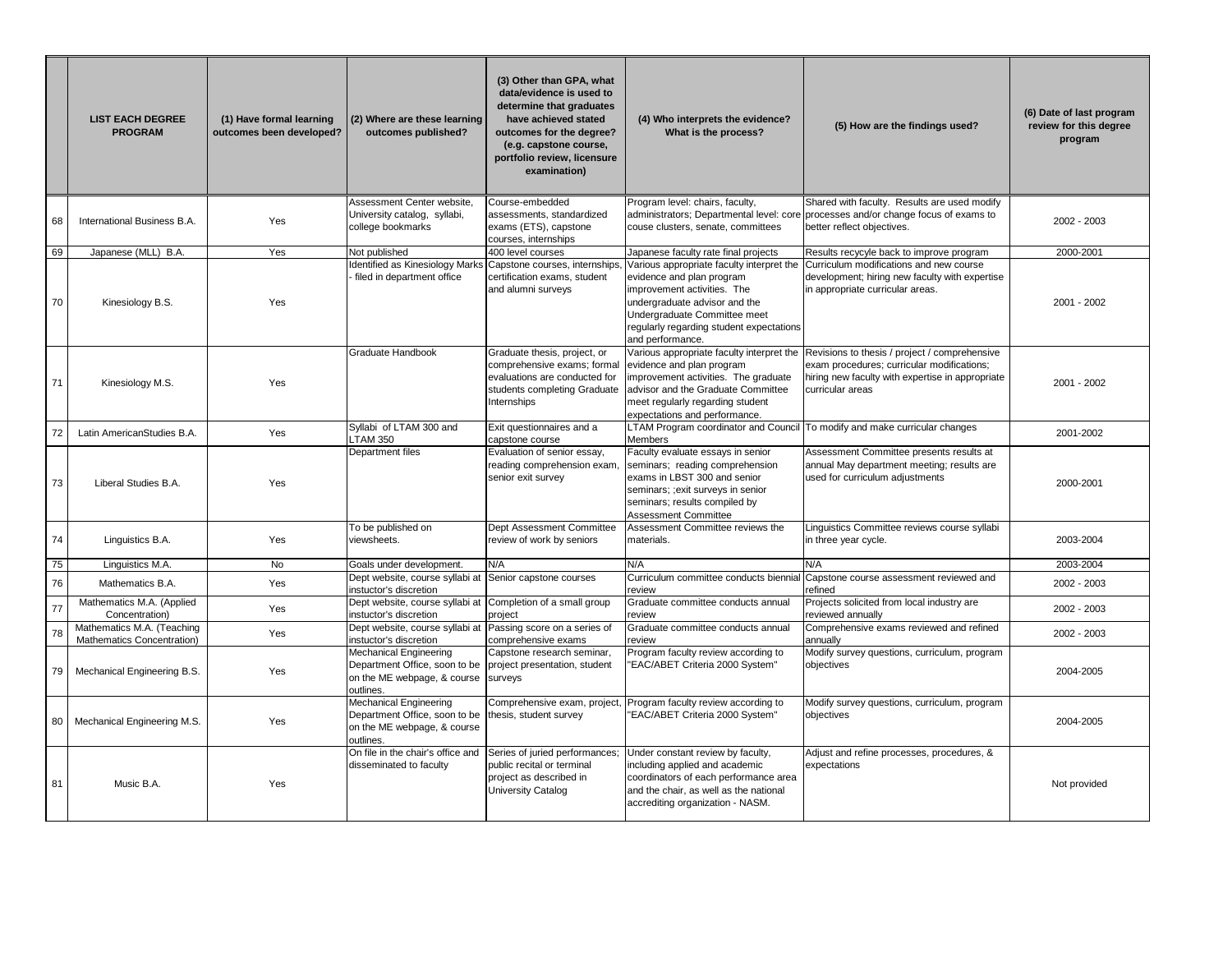|          | <b>LIST EACH DEGREE</b><br><b>PROGRAM</b> | (1) Have formal learning<br>outcomes been developed? | (2) Where are these learning<br>outcomes published?                                                                | (3) Other than GPA, what<br>data/evidence is used to<br>determine that graduates<br>have achieved stated<br>outcomes for the degree?<br>(e.g. capstone course,<br>portfolio review, licensure<br>examination) | (4) Who interprets the evidence?<br>What is the process?                                                                                                                                                | (5) How are the findings used?                                                                                                                                                                                                                   | (6) Date of last program<br>review for this degree<br>program |
|----------|-------------------------------------------|------------------------------------------------------|--------------------------------------------------------------------------------------------------------------------|---------------------------------------------------------------------------------------------------------------------------------------------------------------------------------------------------------------|---------------------------------------------------------------------------------------------------------------------------------------------------------------------------------------------------------|--------------------------------------------------------------------------------------------------------------------------------------------------------------------------------------------------------------------------------------------------|---------------------------------------------------------------|
| 82       | Music B.M.                                | Yes                                                  | On file in the chair's office and<br>disseminated to faculty                                                       | Series of juried performances;<br>public recital                                                                                                                                                              | Under constant review by faculty,<br>including applied and academic<br>coordinators of each performance area<br>and the chair, as well as the national<br>accrediting organization - NASM.              | Adjust and refine processes, procedures, &<br>expectations                                                                                                                                                                                       | Not provided                                                  |
| 83       | Music M.A.                                | Yes                                                  | On file in the chair's office and<br>disseminated to faculty                                                       | Public recital and/or terminal<br>project or thesis as well as a<br>terminal oral examination                                                                                                                 | Under constant review by faculty,<br>including applied and academic<br>coordinators of each performance area<br>and the chair, as well as the national<br>accrediting organization - NASM.              | Adjust and refine processes, procedures, &<br>expectations                                                                                                                                                                                       | Not provided                                                  |
| 84       | Music M.M.                                | Yes                                                  | On file in the chair's office and<br>disseminated to faculty                                                       | Series of juried performances,<br>a series of public recitals with<br>appropriate accompanying<br>written materials, and a<br>terminal oral examination                                                       | Under constant review by faculty,<br>including applied and academic<br>coordinators of each performance area<br>and the chair, as well as the national<br>accrediting organization - NASM.              | Adjust and refine processes, procedures, &<br>expectations                                                                                                                                                                                       | Not provided                                                  |
| 85       | Nursing B.S. (RN to BSN<br>program)       | Yes                                                  | Course syllabi; Blackboard<br>course site; BSN Student<br>Handbook; Department<br>website                          | Capstone course; Employment<br>rates; Honors/Awards                                                                                                                                                           | Lead instructor; Evaluation Committee;<br>Undergraduate program committee                                                                                                                               | Modifications to course objectives,<br>assignments; Development or revision of<br>program policies                                                                                                                                               | 2007 - 2008                                                   |
| 86       | Nursing B.S. (EL-BSN<br>pathway)          | Yes                                                  | Will be published in EL-BSN<br>Handbook; Department<br>website; Course syllabi;<br>Blackboard course site          | ATI test results; NCLEX pass<br>rates; Job placement rates                                                                                                                                                    | Director, prelicensure; Board of<br>Registered Nursing; Evaluation and<br>Undergraduate Program Committees                                                                                              | Modifications to course objectives, content,<br>assignments, experiences; Development or<br>revision of program policies                                                                                                                         | 2007 - 2008                                                   |
| 87       | Nursing M.S.                              | Yes                                                  | Course syllabi; Blackboard<br>course site; MSN Student<br>Handbook; Department<br>website                          | Culminating thesis, project, or<br>comprehensive exam;<br>Certification pass rates; Job<br>placement rates;<br>Honors/Awards                                                                                  | Concentration lead faculty; Evaluation<br>Committee; Graduate Program<br>Committee                                                                                                                      | Modifications to course objectives,<br>assignments; Development or revision of<br>program policies                                                                                                                                               | 2007 - 2008                                                   |
| 88       | Nursing M.S. (EL-MSN<br>pathway)          | Yes                                                  | Course syllabi; Blackboard<br>course site; EL-MSN Student<br>Handbook; Department<br>website                       | ATI test results; NCLEX pass<br>rates; Job placement rates;<br>Honors/Awards; thesis or<br>project                                                                                                            | Director, prelicensure; Board of<br>Registered Nursing; Evaluation<br>Committee; Undergraduate and<br><b>Graduate Program Committees</b>                                                                | Modifications to course objectives,<br>assignments; Development or revision of<br>program policies                                                                                                                                               | 2007 - 2008                                                   |
| 89       | Philosophy B.A.                           | Yes                                                  | So far only in the department's<br>program review report. We<br>plan to post them on the<br>department's web site. | (I) Two senior seminars; one in<br>the fall, one in the spring<br>(ii) paper assessment on<br>selected courses<br>(iii) senior portfolio review<br>(iv) senior exit survey                                    | Dept assessment committee conducts<br>annual review in spring semesters.<br>Papers from upper-division major<br>courses (including two senior seminars)<br>are reviewed using a standardized<br>rubric. | (I) Assessment methods refined biennially<br>(ii) Paper rubric updated annually.<br>(iii) Dept. assessment committee reviews all<br>course syllabi in three year rotation<br>(iv) Department uses exit survey to adjust<br>scheduling of courses | 2000 - 2001                                                   |
| 90       | Physics B.S.                              | Information not available                            | Information not available                                                                                          | Information not available                                                                                                                                                                                     | Information not available                                                                                                                                                                               | Information not available                                                                                                                                                                                                                        | Information not available                                     |
| 91<br>92 | Physics M.S.<br>Political Science B.A.    | Information not available<br>Yes                     | Information not available<br>Published on the Department<br>Website                                                | Information not available<br>Evaluation of student work in<br>class; evaluataions of course<br>rigor in the personnel process                                                                                 | Information not available<br>Faculty via meetings, program revision,<br>and PPR                                                                                                                         | Information not available<br>Ongoing assessment of course syllabi, and<br>grades-awarded                                                                                                                                                         | Information not available<br>2003-2004                        |
| 93       | Political Science M.A.                    | Yes                                                  | Published on the Department<br>Website                                                                             | Written comprehensive exams<br>in three areas; oral exam                                                                                                                                                      | Program faculty; three-person<br>committee for each student                                                                                                                                             | Ongoing assessment of course syllabi, and<br>grades-awarded                                                                                                                                                                                      | 2003-2004                                                     |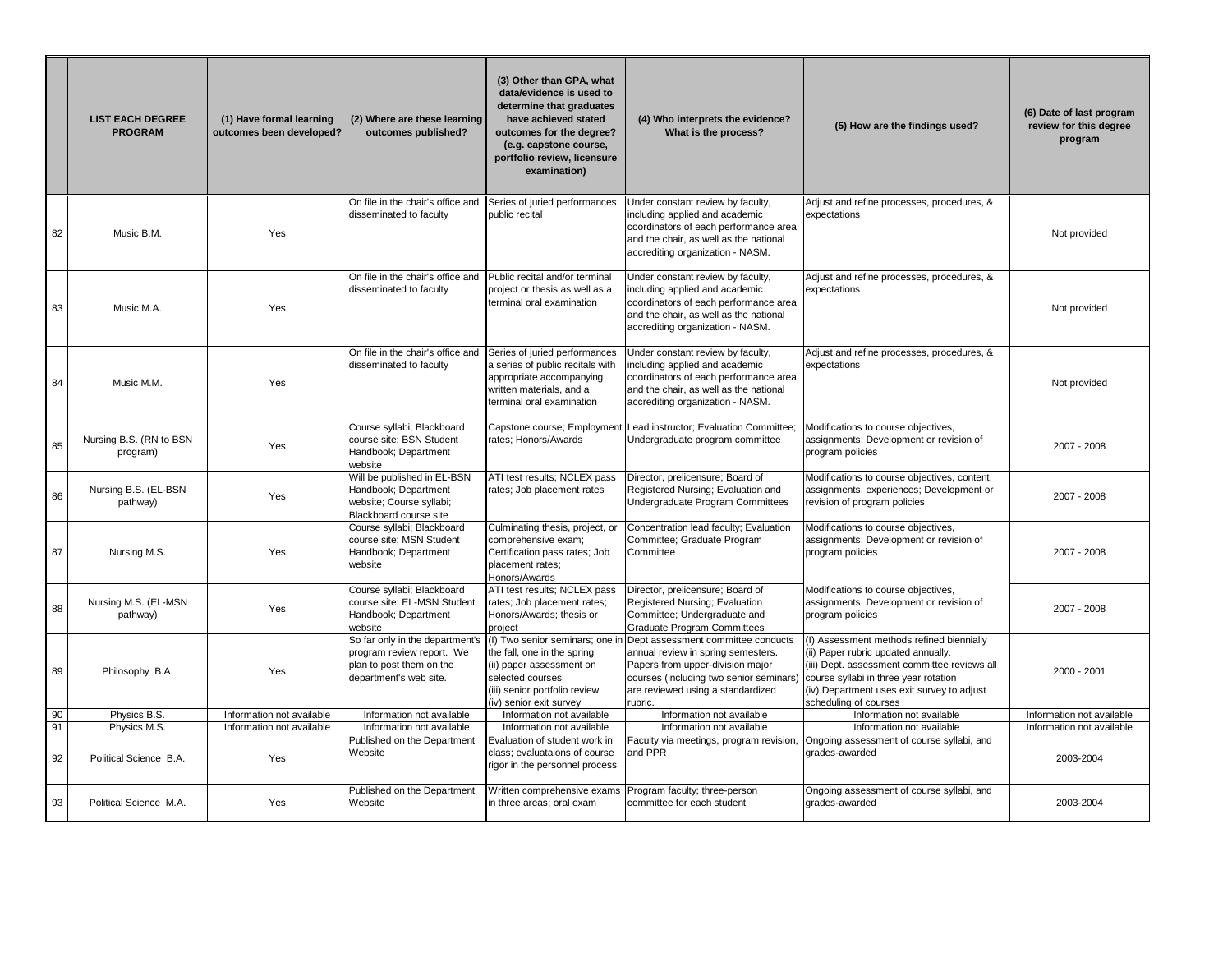|     | <b>LIST EACH DEGREE</b><br><b>PROGRAM</b>           | (1) Have formal learning<br>outcomes been developed? | (2) Where are these learning<br>outcomes published?                                            | (3) Other than GPA, what<br>data/evidence is used to<br>determine that graduates<br>have achieved stated<br>outcomes for the degree?<br>(e.g. capstone course,<br>portfolio review, licensure<br>examination) | (4) Who interprets the evidence?<br>What is the process?                                                                                  | (5) How are the findings used?                                                           | (6) Date of last program<br>review for this degree<br>program |
|-----|-----------------------------------------------------|------------------------------------------------------|------------------------------------------------------------------------------------------------|---------------------------------------------------------------------------------------------------------------------------------------------------------------------------------------------------------------|-------------------------------------------------------------------------------------------------------------------------------------------|------------------------------------------------------------------------------------------|---------------------------------------------------------------|
| 94  | Psychology B.A.                                     | Yes                                                  | To be pubished on Dept<br>website and Undergraduate<br>Student Handbook                        | objective test of knowledge is<br>planned and will be<br>incorporated in the final exams<br>of core classes, such as<br>introductory psychology,<br>research methods, and<br>introductory statistics.         | Undergraduate Survey; also an Curriculum Committee; Goals &<br>Directions Committee; UG advisors                                          | Findings considered during annual, six year<br>cycle, course reviews                     | 2000-2001                                                     |
| 95  | Psychology M.A.                                     | Yes                                                  | Will be pubished on Dept<br>website and Graduate Student Survey<br>Handbook                    | Thesis, Oral Defense, Exit                                                                                                                                                                                    | <b>MA Graduate Studies Committee</b><br>(GSC)                                                                                             | MA GSC and Curriculum Committee reviews<br>findings and recommends improvements          | 2000 - 2001                                                   |
| 96  | Psychology M.S. (Clinical)                          | Yes                                                  | To be published on Dept<br>website and Graduate Student<br><b>Handbook</b>                     | Practicum Supervision, Thesis,<br>Oral Defense, Exit Survey,<br>Marriage & Family Therapist<br>Licensure Exam                                                                                                 | MS Graduate Studies Committee<br>(GSC)                                                                                                    | MS GSC and Curriculum Committee reviews<br>findings and recommends improvements          | 2000-2001                                                     |
| 97  | Public Administration B.A.                          | Yes                                                  | Published on the Department<br>Website                                                         | Evaluation of student work in<br>class; evaluataions of course<br>rigor in the personnel process                                                                                                              | Faculty via meetings, program revision,<br>and PPR                                                                                        | Ongoing assessment of course syllabi, and<br>grades-awarded                              | 2002-2003                                                     |
| 98  | Public Administration M.A.                          | Yes                                                  | To be published on the<br><b>Department Website</b>                                            | Written comprhensive exams<br>in two areas                                                                                                                                                                    | Program faculty                                                                                                                           | Ongoing assessment of course syllabi, and<br>grades-awarded                              | 2002-2003                                                     |
| 99  | Public Health M.P.H.                                | Yes                                                  | MPH Handbook; Dept website;<br>Syllabi                                                         | Internship portfolio;<br>project/thesis                                                                                                                                                                       |                                                                                                                                           | Faculty conduct exit and alumni surveys Review of curriculum to modify courses           | Currently under review                                        |
| 100 | Radio - TV - Film B.A.                              | Yes                                                  | Department website                                                                             | Projects in upper-division<br>production courses; scripts in<br>upper-division writing courses;<br>research papers in upper-<br>division critical courses                                                     | Faculty or respective courses assess<br>items                                                                                             | Excellent projects, scripts, and papers are<br>used as exemplars in subsequent semesters | 2001-2002                                                     |
| 101 | Single Subject Credential<br>Program                | Yes                                                  | College conceptual<br>Framework, Student<br>Handbook, course syllabi,<br>candidate evaluations | Candidate Dispositions,<br>Midpoint Assessment, Student<br>Performance Assessment                                                                                                                             | Interviewing team and faculty conduct<br>assessments and Dept Chair<br>Teacher Evaluations, Teaching aggregates and analyzes the results. | Reported to accrediting bodies, program<br>improvement                                   | 2000 (will be reviewed again<br>by NCATE in 2007)             |
| 102 | Social Work M.S.W.                                  | Yes                                                  | Program website, student<br>handbook, student field manual of each school year,                | Student program review at end Faculty, field and instructors<br>completion of community<br>project, evaluation of field<br>experience                                                                         |                                                                                                                                           | Feedback to improve program and adjust<br>curricular content                             | First review will be 2009 - 2010                              |
| 103 | Sociology B.A.                                      | Yes                                                  | <b>PPR Self Study</b>                                                                          | None                                                                                                                                                                                                          | N/A                                                                                                                                       | N/A                                                                                      | 2006-2007                                                     |
| 104 | Sociology M.A.                                      | Yes                                                  | PPR Self Study                                                                                 | Qualifying Exams and Thesis                                                                                                                                                                                   | Grad Ed committee is beginning to<br>interpret                                                                                            | Developing Policy and Modifying Curriculum                                               | 2006-2007                                                     |
| 105 | Software Engineering M.S.                           | Yes                                                  | Dept website, University<br>Catalog, dept view sheets                                          | Projects Course                                                                                                                                                                                               | <b>MSE Faculty</b>                                                                                                                        | Curriculum, Project Course is refined semi-<br>annually                                  | 2006-2007                                                     |
| 106 | Spanish (MLL) B.A.                                  | Yes                                                  | Not published                                                                                  | 400 level courses                                                                                                                                                                                             | Spanish faculty rate final projects                                                                                                       | Results recycyle back to improve program                                                 | 2000-2001                                                     |
| 107 | Spanish (MLL) M.A.<br>108 Speech Communication B.A. | Yes<br>Yes                                           | Not published<br>n the 2005-2006 Annual<br>Report in the in 2007 Program<br>Performance Review | Comprehensive examination<br>None                                                                                                                                                                             | Spanish instructors<br>Speech Communication area faculty<br>under leadership of Coordinator of area                                       | Results recycyle back to improve program<br>Not yet done                                 | 2000-2001<br>2006-2007                                        |